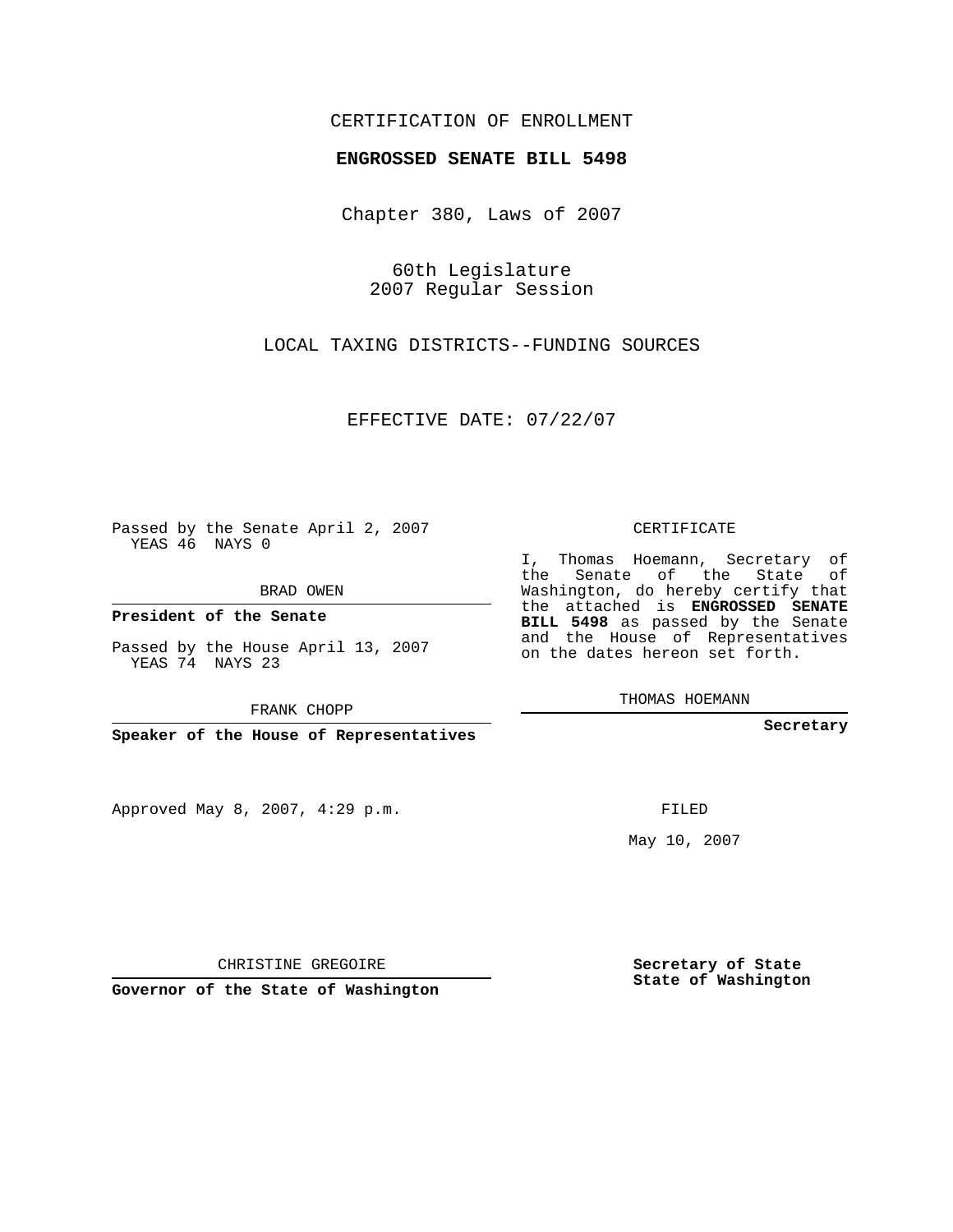## **ENGROSSED SENATE BILL 5498** \_\_\_\_\_\_\_\_\_\_\_\_\_\_\_\_\_\_\_\_\_\_\_\_\_\_\_\_\_\_\_\_\_\_\_\_\_\_\_\_\_\_\_\_\_

\_\_\_\_\_\_\_\_\_\_\_\_\_\_\_\_\_\_\_\_\_\_\_\_\_\_\_\_\_\_\_\_\_\_\_\_\_\_\_\_\_\_\_\_\_

Passed Legislature - 2007 Regular Session

## **State of Washington 60th Legislature 2007 Regular Session**

**By** Senators Regala, Clements, Morton, Brandland, Pridemore, Delvin, Prentice, Hatfield and Rasmussen

Read first time 01/22/2007. Referred to Committee on Government Operations & Elections.

 1 AN ACT Relating to revising voter-approved funding sources for 2 local taxing districts; and amending RCW 82.14.450 and 84.55.050.

3 BE IT ENACTED BY THE LEGISLATURE OF THE STATE OF WASHINGTON:

 4 **Sec. 1.** RCW 82.14.450 and 2003 1st sp.s. c 24 s 2 are each amended 5 to read as follows:

 (1) A county legislative authority may submit an authorizing proposition to the county voters at a primary or general election and, if the proposition is approved by a majority of persons voting, impose a sales and use tax in accordance with the terms of this chapter. The title of each ballot measure must clearly state the purposes for which the proposed sales and use tax will be used. Funds raised under this 12 tax shall not supplant existing funds used for these purposes. For purposes of this subsection, existing funds means the actual operating expenditures for the calendar year in which the ballot measure is 15 approved by voters. Actual operating expenditures excludes lost federal funds, lost or expired state grants or loans, extraordinary events not likely to reoccur, changes in contract provisions beyond the 18 control of the county or city receiving the services, and major 19 nonrecurring capital expenditures. The rate of tax under this section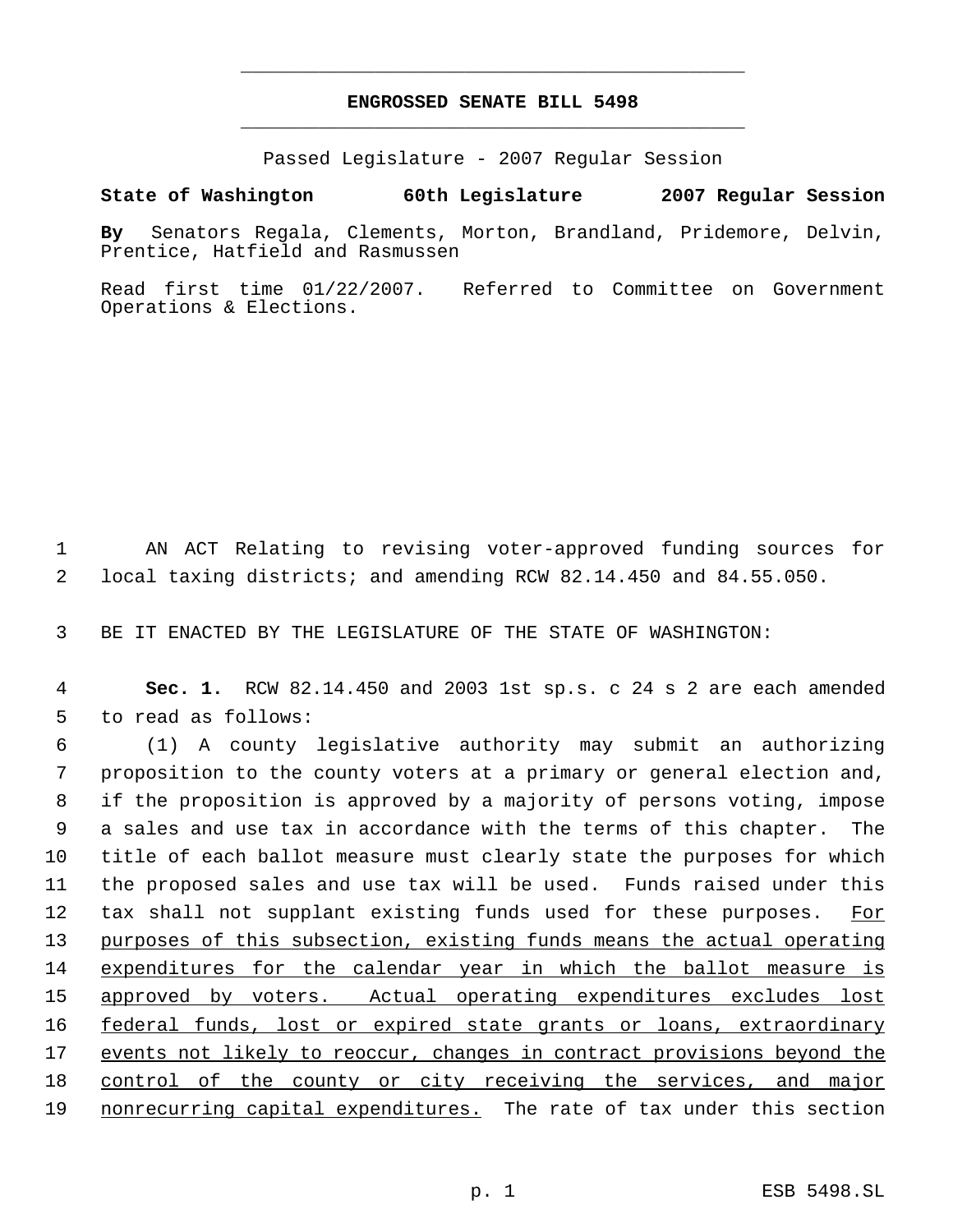shall not exceed three-tenths of one percent of the selling price in the case of a sales tax, or value of the article used, in the case of a use tax.

 (2) The tax authorized in this section is in addition to any other taxes authorized by law and shall be collected from those persons who are taxable by the state under chapters 82.08 and 82.12 RCW upon the occurrence of any taxable event within the county.

 (3) The retail sale or use of motor vehicles, and the lease of motor vehicles for up to the first thirty-six months of the lease, are exempt from tax imposed under this section.

 (4) One-third of all money received under this section shall be used solely for criminal justice purposes. For the purposes of this subsection, "criminal justice purposes" means additional police protection, mitigation of congested court systems, or relief of overcrowded jails or other local correctional facilities.

 (5) Money received under this section shall be shared between the county and the cities as follows: Sixty percent shall be retained by the county and forty percent shall be distributed on a per capita basis to cities in the county.

 **Sec. 2.** RCW 84.55.050 and 2003 1st sp.s. c 24 s 4 are each amended to read as follows:

 (1) Subject to any otherwise applicable statutory dollar rate limitations, regular property taxes may be levied by or for a taxing district in an amount exceeding the limitations provided for in this chapter if such levy is authorized by a proposition approved by a majority of the voters of the taxing district voting on the proposition at a general election held within the district or at a special election within the taxing district called by the district for the purpose of submitting such proposition to the voters. Any election held pursuant to this section shall be held not more than twelve months prior to the date on which the proposed levy is to be made, except as provided in 32 subsection  $((+3)(b))$   $(2)$  of this section. The ballot of the proposition shall state the dollar rate proposed and shall clearly 34 state ((any)) the conditions, if any, which are applicable under 35 subsection  $((+3))$   $(4)$  of this section.

 (2) Subject to statutory dollar limitations, a proposition placed 37 before the voters under this section may authorize annual increases in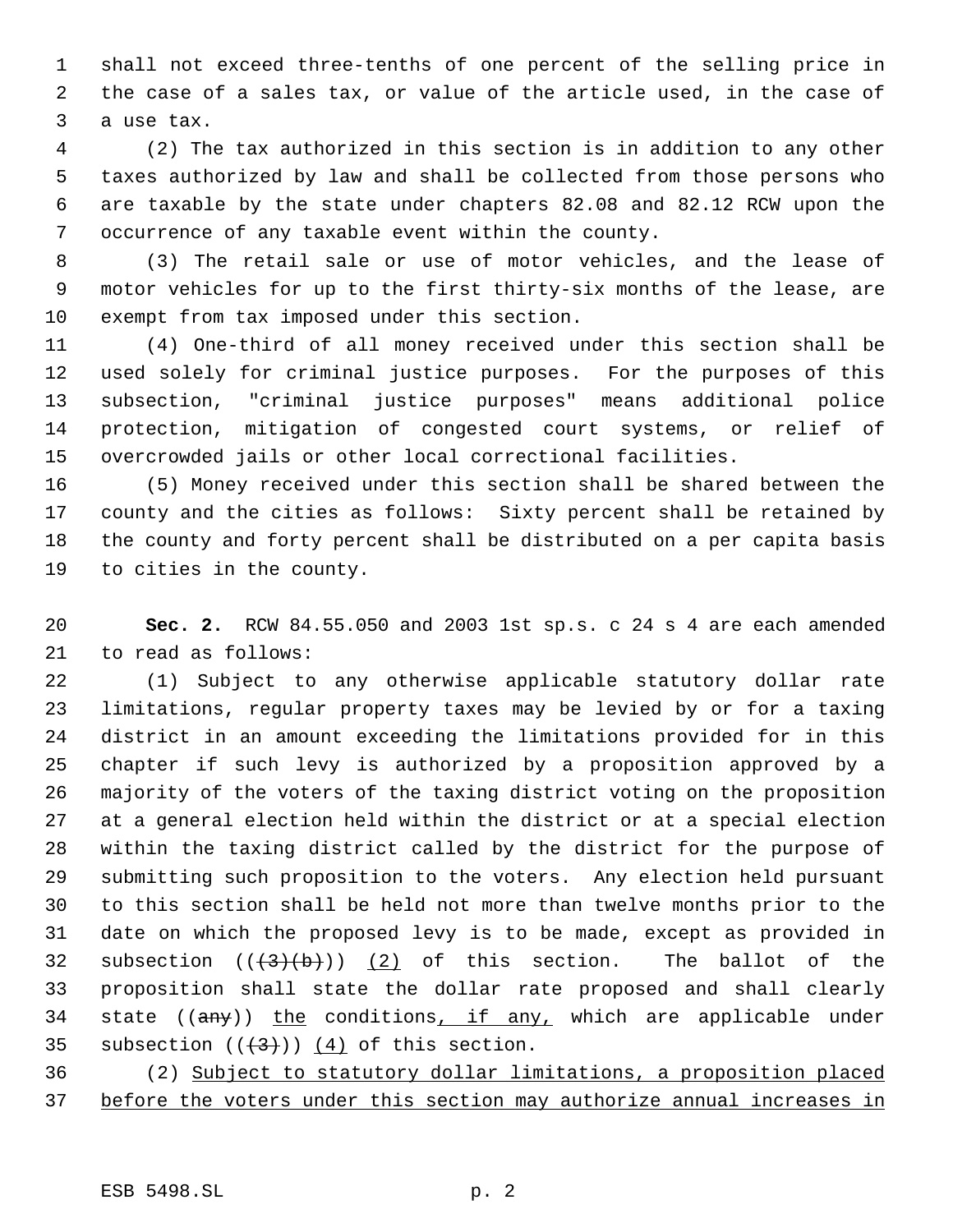levies for multiple consecutive years, up to six consecutive years, during which period each year's authorized maximum legal levy shall be used as the base upon which an increased levy limit for the succeeding year is computed, but the ballot proposition must state the dollar rate 5 proposed only for the first year of the consecutive years and must state the limit factor, or a specified index to be used for determining a limit factor, such as the consumer price index, which need not be the 8 same for all years, by which the regular tax levy for the district may 9 be increased in each of the subsequent consecutive years. Elections for this purpose must be held at a primary or general election. The title of each ballot measure must state the specific purposes for which 12 the proposed annual increases during the specified period of up to six 13 consecutive years shall be used, and funds raised under the levy shall not supplant existing funds used for these purposes. For purposes of 15 this subsection, existing funds means the actual operating expenditures 16 for the calendar year in which the ballot measure is approved by 17 voters. Actual operating expenditures excludes lost federal funds, 18 lost or expired state grants or loans, extraordinary events not likely to reoccur, changes in contract provisions beyond the control of the 20 taxing district receiving the services, and major nonrecurring capital expenditures.

 (3) After a levy authorized pursuant to this section is made, the dollar amount of such levy shall be used for the purpose of computing the limitations for subsequent levies provided for in this chapter, 25 except as provided in subsection( $(s-(3)$  and  $(4)$ )) (5) of this section. 26 ( $(\frac{43}{})$ ) (4) If expressly stated, a proposition placed before the 27 voters under subsection  $(1)$  or  $(2)$  of this section may:

(a) Limit the period for which the increased levy is to be made;

 (b) ((Subject to statutory dollar limitations in RCW 84.52.043, authorize annual increases in levies for any county, city, or town for multiple consecutive years, up to six consecutive years, during which period each year's authorized maximum legal levy shall be used as the base upon which an increased levy limit for the succeeding year is computed, but the ballot proposition must state the dollar rate proposed only for the first year of the consecutive years and must state the limit factor, or a specified index to be used for determining 37 a limit factor, such as the consumer price index, which need not be the same for all years, by which the regular tax levy for the district may